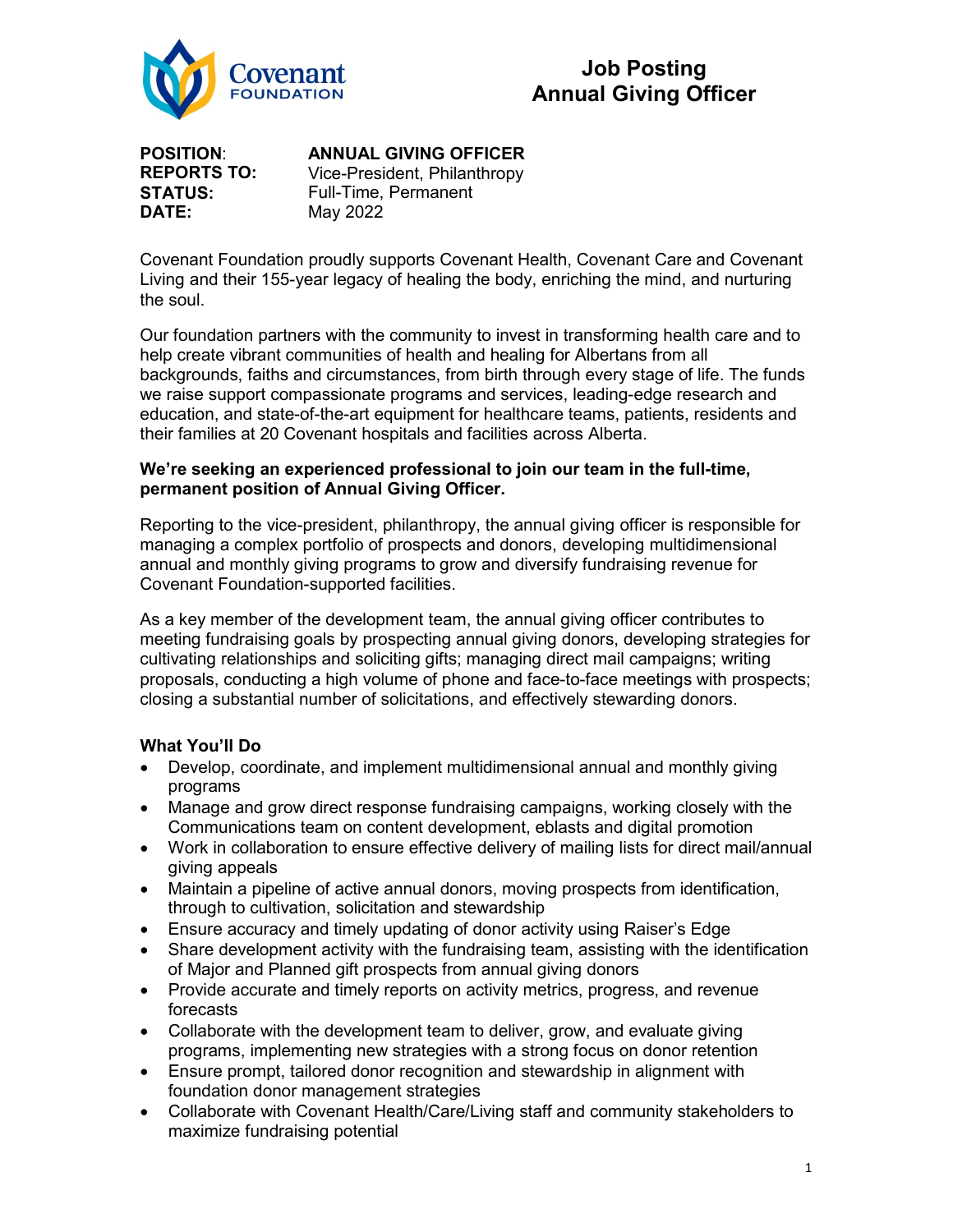

# **Job Posting Annual Giving Officer**

- Develop and deliver compelling proposals, briefing notes, presentations, and other materials in all stages of the donor journey
- Prepare accurate gift agreements in consultation with the CEO and legal counsel
- Promote a positive, collaborative atmosphere within the foundation and Covenant Health/Care/Living, working cooperatively with all team members to achieve personal, departmental and foundation goals
- Represent Covenant Foundation by actively participating in, promoting and being an ambassador of foundation fundraising activities, events, public appearances, and presentations
- Maintain up-to-date knowledge of giving vehicles and the tax aspects of these vehicles, as well as general knowledge of trends and legislation affecting philanthropy
- Monitor emerging trends and issues in fundraising, event planning, health care and the markets we serve
- Seek opportunities to enhance skills through personal and professional development opportunities

## **What You Offer**

- A demonstrated knowledge of fundraising strategies and relationship management
- Ability to articulate and translate the importance of the Covenant Foundation/Covenant family mission, vision and values into fundraising success
- Understanding of, and dedication to, fundraising measurement, metrics and evaluation
- Demonstrated experience closing complex commitments, including gift and naming agreements
- Excellent oral and written communication with demonstrated presentation skills
- Strong database management and computer skills, including Raiser's Edge or other CRM systems, Access, and Microsoft Office
- Natural ability to build rapport and credibility with program officers, donors, corporate leaders, sponsors, volunteers and committee members
- Demonstrated relationship-centric approach, creativity and attention to detail
- Proven ability to work individually and as part of a team
- Exceptional relationship builder with excellent interpersonal skills; is open, approachable, inclusive and tactful
- Ability to work flexible hours, as evening and weekend work may be required
- Ability to travel within the Edmonton area and throughout the province. A valid driver's license and access to a reliable vehicle is required
- Must be able to pass a criminal record check
- Must be fully vaccinated for COVID-19

## **Your Qualifications**

- University Degree, diploma or equivalent work experience within the fundraising profession or related corporate/sales activity
- Five to seven years of professional experience in the non-profit development field, with a history of success meeting and exceeding fundraising goals
- Proven success in creating and delivering annual giving programs with measurable results
- CFRE designation and direct experience in healthcare fundraising are considered assets